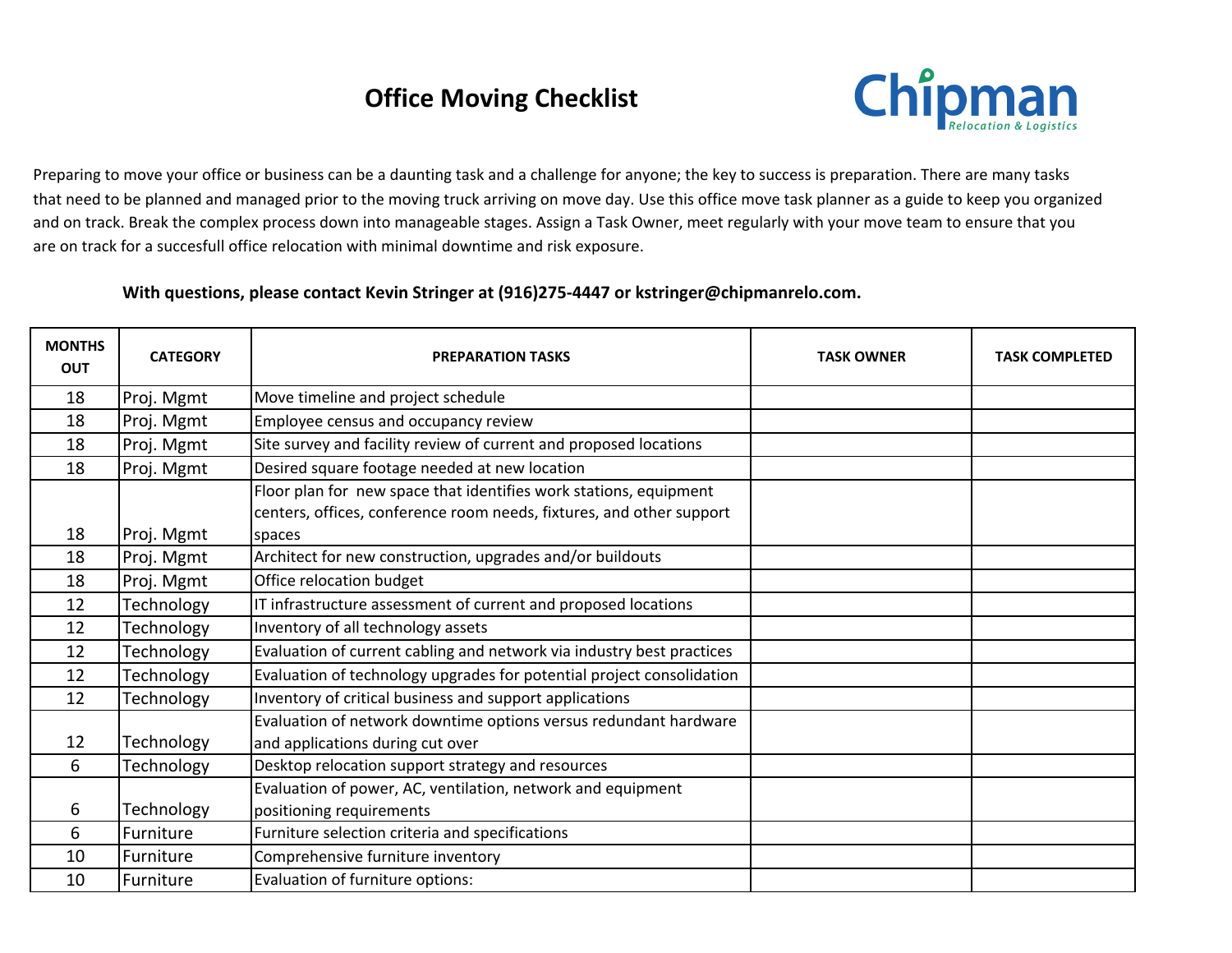| 10             | Furniture     | Reuse existing furniture                                               |  |
|----------------|---------------|------------------------------------------------------------------------|--|
| 10             | Furniture     | Repurpose existing furniture                                           |  |
| 10             | Furniture     | Purchase new furniture                                                 |  |
| 10             | Furniture     | Purchase refurbished options                                           |  |
| 5              | Furniture     | Sell/decommission old furniture                                        |  |
| 12             | Telecom       | Evaluation of phone system: order new or relocate existing             |  |
| 9              | Telecom       | Phone numbers: order new or transfer existing through carrier          |  |
| 9              | Telecom       | Data services: order new or transfer existing (POTS, T-1, ISDN, DSL)   |  |
| 6              | Docu Mgmt     | Secure off-site storage needs                                          |  |
| 6              | Docu Mgmt     | Plan for on-site storage needs                                         |  |
| 10             | Docu Mgmt     | Update filing requirements for employees                               |  |
| 6              | Docu Mgmt     | Determine filing space for departments                                 |  |
| 6              | Docu Mgmt     | Document destruction: select or notify vendor of new location          |  |
| 6              | Docu Mgmt     | Dispose of or archive old files (consider sensitive documents)         |  |
| 6              | Communication | Internal communications plan for employees                             |  |
| 6              | Communication | New building rules                                                     |  |
| 6              |               | Communication   Parking procedures                                     |  |
| 3              | Communication | Move dates                                                             |  |
| $\overline{2}$ | Communication | Move and packing procedures                                            |  |
| 6              | Communication | Network outage and contingency plan                                    |  |
| 2              | Communication | Revise telephone and fax numbers                                       |  |
| $\overline{2}$ | Communication | <b>Required HR postings</b>                                            |  |
|                |               | External communications plan for customers, suppliers, service/utility |  |
|                |               | providers and other pertinent vendors (e.g. accountant, attorney,      |  |
| 6              |               | Communication   insurance agent, etc.)                                 |  |
| 4              | Communication | New address and phone numbers                                          |  |
| 4              | Communication | Stationery and business cards                                          |  |
| 6              | Communication | <b>Building signage</b>                                                |  |
| 6              | Communication | Vehicle signage                                                        |  |
| 6              | Communication | Vehicle registrations                                                  |  |
| $\overline{2}$ | Communication | Update website and collateral to reflect new information               |  |
| $\overline{2}$ | Communication | Revise advertising (including Yellow Pages and other directories)      |  |
| 1              | Communication | Notify post office                                                     |  |
| 3              | Communication | Message scripts for communicating with external constituents           |  |
| 12             | Move          | Select department move coordinators                                    |  |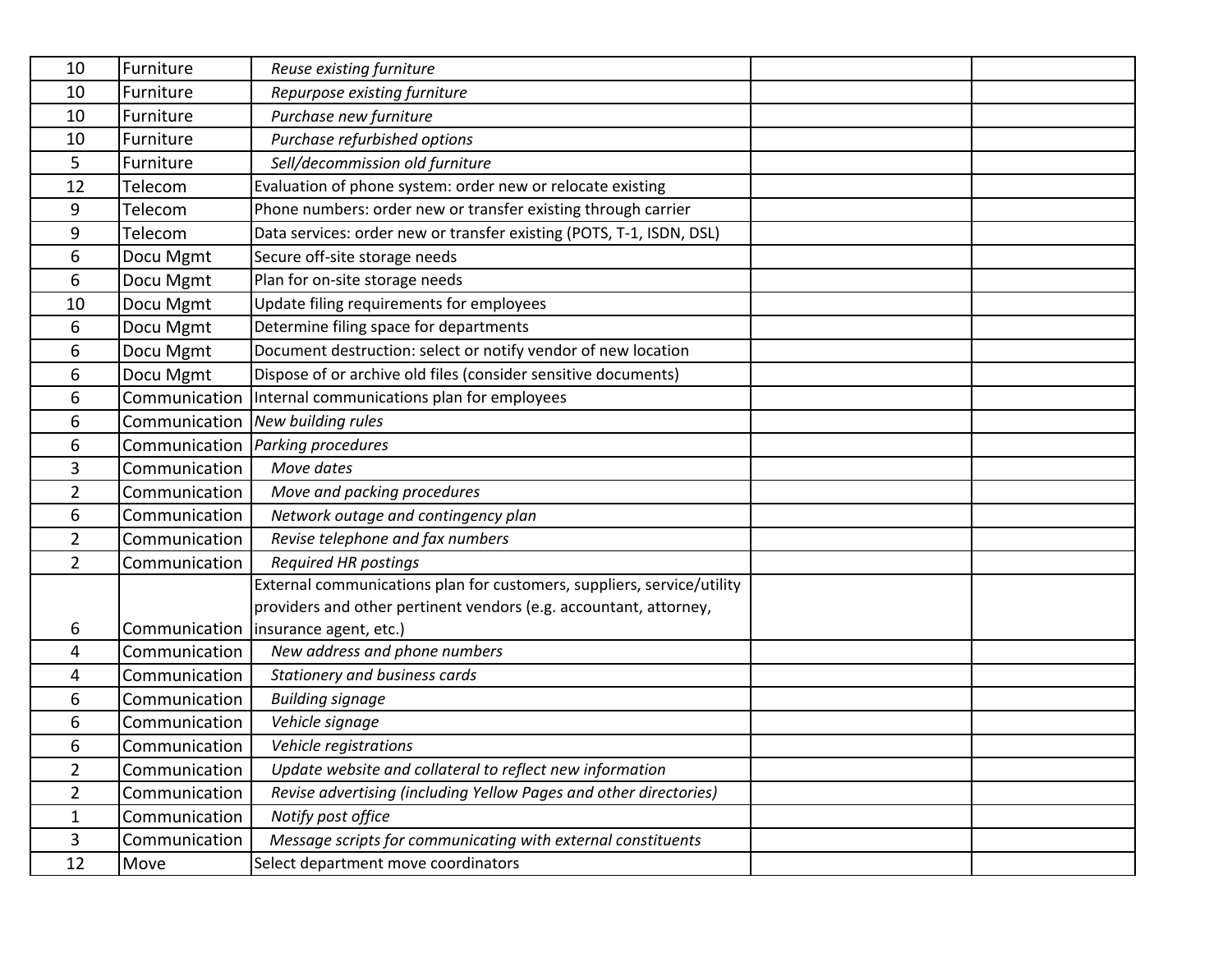| 3   | Move     | Identify building restrictions for move hours                           |
|-----|----------|-------------------------------------------------------------------------|
| 3   | Move     | Schedule elevator access at origin and destination                      |
| 3   | Move     | Schedule parking and unloading at new site                              |
| 3   | Move     | Obtain any special moving and/or parking permits                        |
|     |          | IT staff onsite during the disconnect and reconnect of servers and data |
| 4   | Move     | centers or consider outside support                                     |
| 3   | Move     | Arrange to have sensitive items packed and moved                        |
| 3   | Move     | Computers                                                               |
| 3   | Move     | Telephone equipment                                                     |
| 3   | Move     | Networking equipment and servers                                        |
| 4   | Move     | Seating assignments at new location                                     |
| 2   | Move     | Packing needs for employees                                             |
| 2   | Move     | Common area packing requirements                                        |
| 4   | Move     | Plan for protection of confidential information                         |
|     |          | Packing schedule: determine what can be packed in advance vs. last      |
|     |          | minute so your business can continue to operate as efficiently as       |
| 3   | Move     | possible with the least amount of interruption                          |
|     |          | Communicate packing/labeling guidelines - professional movers will      |
| 1   | Move     | provide custom packing instructions and labels                          |
|     |          | Packing supplies: ask your mover about crate rental vs. corrugated      |
| 1   | Move     | material - saves time, money and is better for the environment          |
|     |          | Ensure boxes or containers are properly packed and labeled with         |
| 0.5 | Move     | office location or name, importance, and contents                       |
| 0.1 | Move     | Protection of floors, walls and elevators                               |
| 6   | Security | Master employee roster and access levels                                |
| 6   | Security | List of specialty areas that require restricted access                  |
| 12  | Security | List of areas that require enhanced fire suppression                    |
| 9   | Security | Monitoring services for employees and new facility                      |
| 6   | Security | Security system: select or transfer existing monitoring services        |
| 6   | Security | Security plan for vacated space until turnover                          |
| 6   | Vendors  | Moving                                                                  |
| 12  | Vendors  | Furniture installation/reconfiguration                                  |
| 18  | Vendors  | Architectural                                                           |
| 9   | Vendors  | Cabling                                                                 |
| 9   | Vendors  | Telephone/data (POTS, T-1, ISDN, DSL)                                   |
| 9   | Vendors  | Network (upgrade, back up, prepare for move)                            |